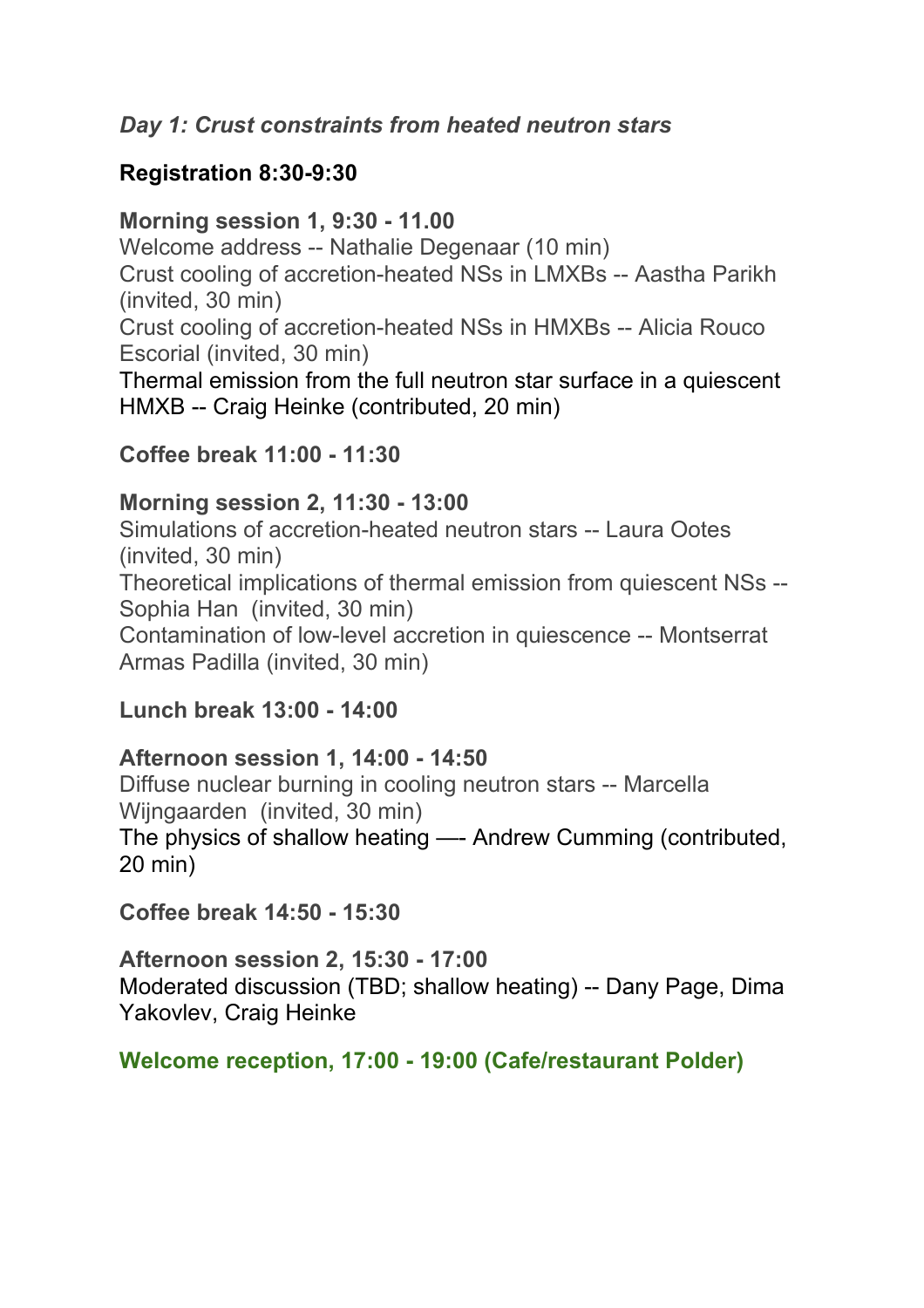### *Day 2: Nuclear reactions*

#### **Morning session 1, 9:30 - 11.10**

Theory of nuclear surface burning -- Yuri Cavechhi (invited, 30 min) Observations of X-ray bursts -- Duncan Galloway (invited, 30 min) Observations of long bursts -- Khaled Alizai (contributed, 20 min) New models for Type I X-Ray Bursts and their ashes -- Alexander Heger (contributed, 20 min)

**Coffee break 11:10 - 11:40**

# **Morning session 2, 11:40 - 13:10**

Crustal modes and X-ray bursts -- Frank Chambers (invited, 30 min) Crust reactions and EOS -- Anthea Fantina (invited, 30 min) Light and heavy clusters in warm stellar matter -- Helena Pais (contributed, 20 min)

Accreted versus catalyzed crust: neutron star parameters -- Leszek Zdunik (contributed, 20 min)

**Lunch break 13:10 - 14:10**

#### **Afternoon session 1, 14:10 - 15:00**

Crust reactions in connection with lab experiments -- Zach Meisel (invited, 30 min)

Neutron transfer reactions and detailed balance for fusion reactions in the thermo-pycnonuclear regime -- Andrey Chugunov (contributed, 20 min)

**Coffee break 15:00 - 15:30**

**Afternoon session 2, 15:30 - 17:00** Moderated discussion (topic TBD) -- Andrew Cumming & Edward Brown & Alexander Heger

**Conference dinner, 18:30 - 23:00 (Poesiat & Kater)**